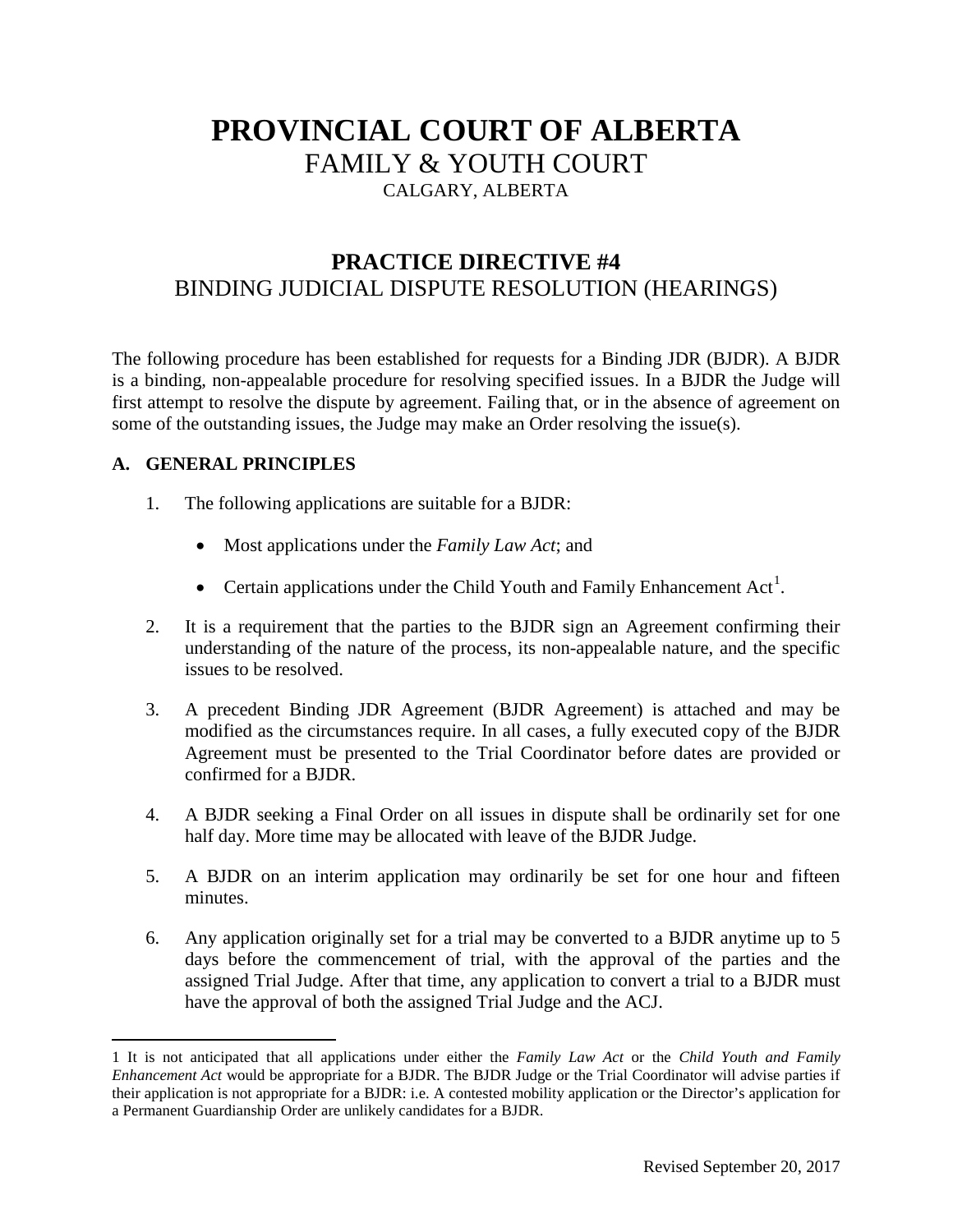- 7. The parties may only withdraw from the BJDR process with leave of the assigned Judge or the ACJ.
- 8. A Pre-BJDR Conference (PBC) will be ordinarily scheduled approximately 30 days before the BJDR. On that date, the parties may raise any BJDR issues before the BJDR Judge and shall present to the Judge any supporting documentation they believe will be of assistance to the Judge.
- 9. In all cases where a BJDR has been scheduled, a follow-up docket date will be set as soon as possible after the BJDR in order for the entry on the record of the resolution arrived at through the BJDR process or the Court Order granted by the BJDR Judge.

#### **B. BOOKING A STANDARD BINDING JDR**

The standard procedure for booking a BJDR is as follows:

- 1. The parties attend at the office of the Trial Coordinator with a fully executed copy of the BJDR Agreement.
- 2. The Trial Coordinator shall assign the following dates:
	- a. A confirming BJDR docket date;
	- b. A Pre-BJDR Conference (PBC) date;
	- c. A date for the BJDR; and
	- d. A follow-up date after the BJDR.
- 3. The file will then be delivered to and be reviewed by the BJDR Judge in Private Chambers, who shall approve or reject the BJDR process or the amount of time allocated. In particular, where more than a half day has been allocated, the BJDR Judge shall confirm that an extended amount of time is necessary by virtue of the number of issues to be resolved, the complexity of the situation, or any other relevant factor.
- 4. Following the BJDR Judge's review, the Trial Coordinator shall advise counsel and any Self-Represented Litigant (SRL) whether the assigned dates have been approved or not.
- 5. On the Confirming BJDR docket date, all counsel and their clients, and all SRLs, shall attend in court where all of the remaining assigned court dates (as listed in item 2 above) shall be read onto the record, as well as any special instructions provided by the BJDR Judge. The matter is then adjourned to the PBC date or as otherwise directed by the BJDR Judge.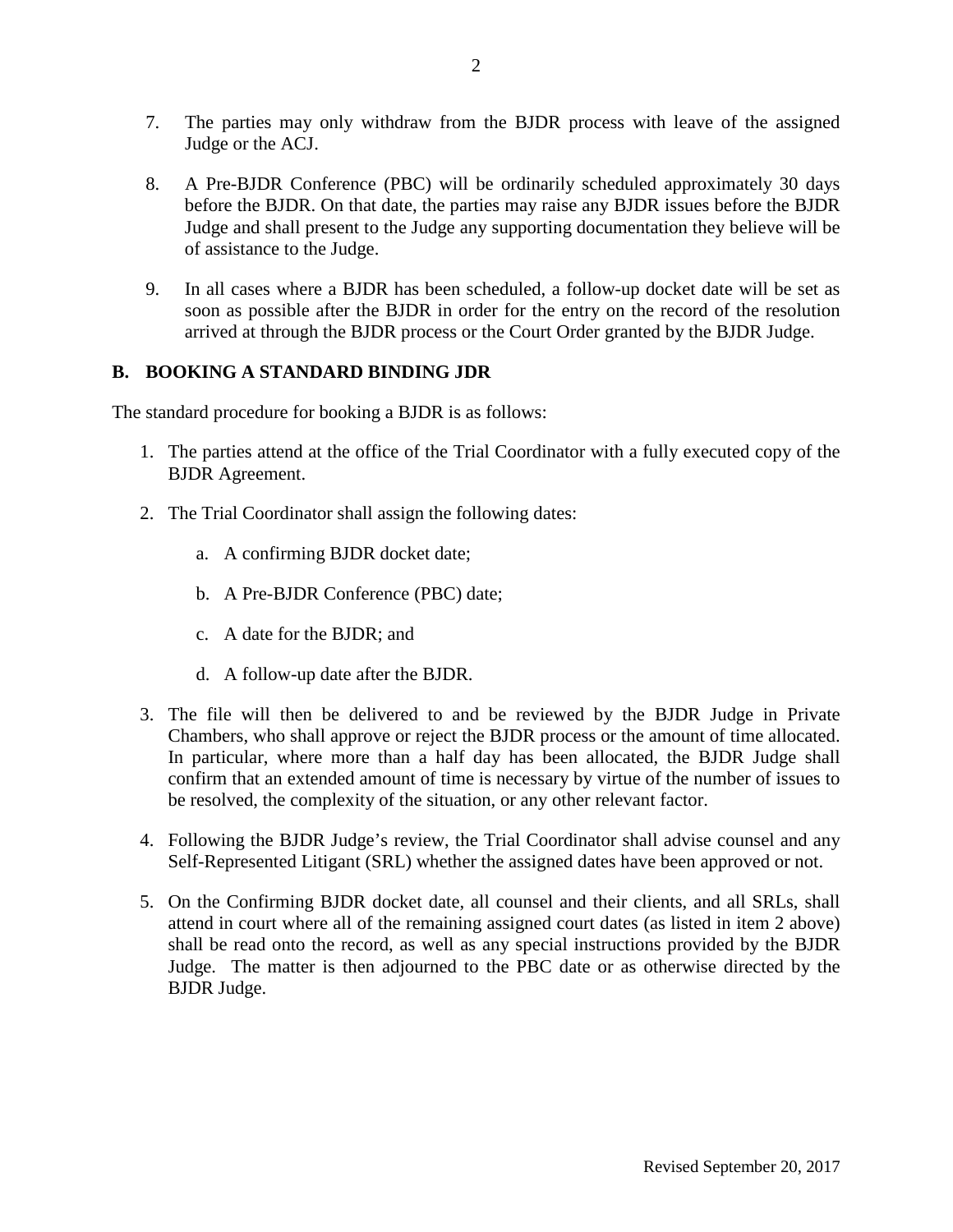#### **C. BOOKING A SPECIAL BINDING JDR**[2](#page-0-1)

It may occasionally happen that the parties seek a Special BJDR within a short timeframe for an extraordinary reason. On these rare occasions, Counsel may request that a particular Judge conduct a Special BJDR and may schedule the BJDR and follow-up docket date with that Judge. Such requests must nevertheless be approved by the BJDR Judge and the ACJ.

On such occasions, the parties must submit to the ACJ a letter requesting a Special BJDR, accompanied by a copy of the executed Binding JDR Agreement explaining:

- 1. The details of the arrangements for the conduct of the BJDR; and
- 2. An explanation why the request was made on short notice and the reason the parties feel a Special BJDR to be appropriate.

Attachment: Binding Judicial Dispute Resolution (BJDR) Agreement

 $\overline{\phantom{a}}$ 

<sup>2</sup> Practice Directive #3 provides additional information about what should be included when requesting a Special JDR or BJDR.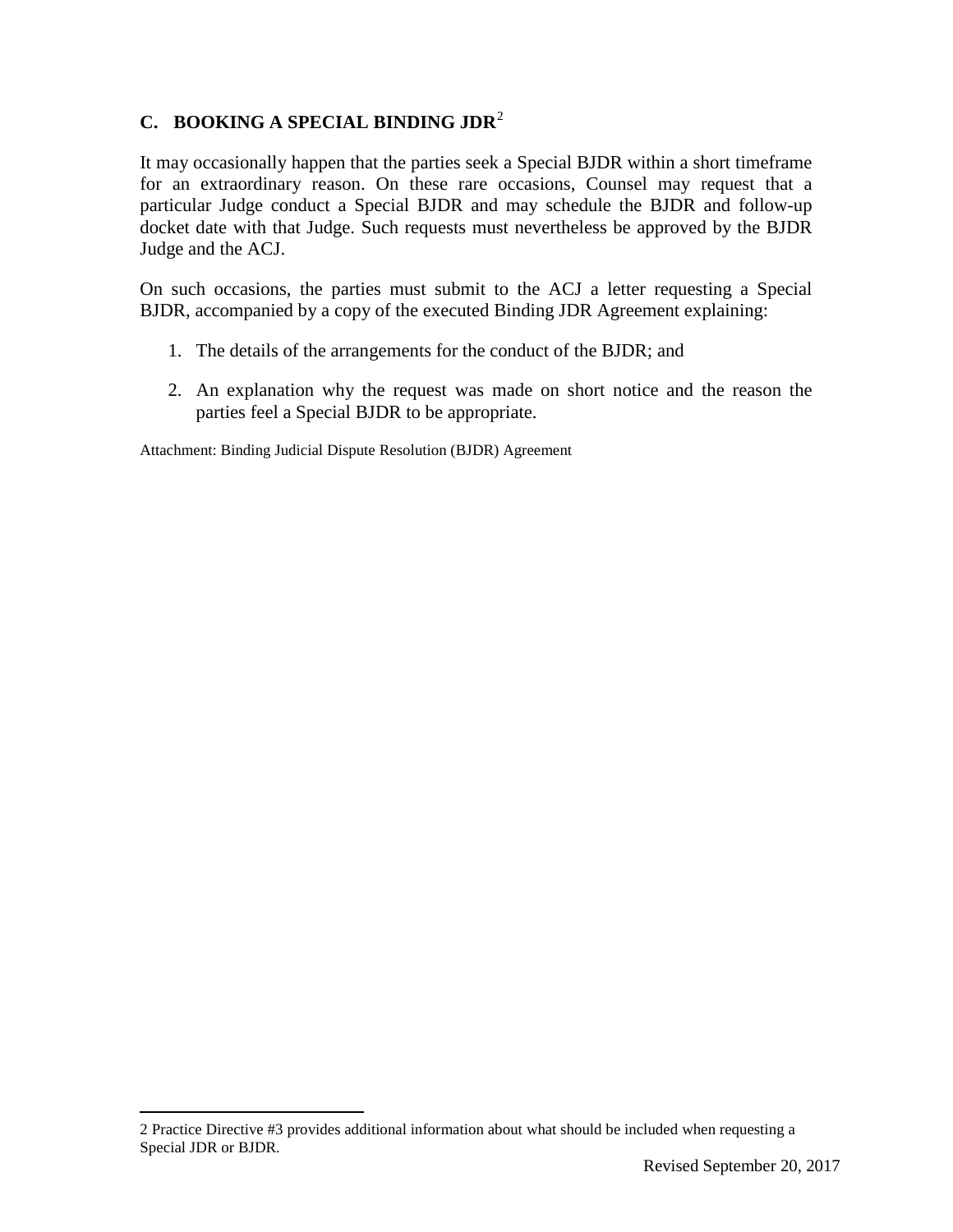|                 | <b>DOCKET NO.:</b>                                                 |  |
|-----------------|--------------------------------------------------------------------|--|
|                 | CFC:                                                               |  |
|                 | IN THE PROVINCIAL COURT OF ALBERTA<br><b>CALGARY FAMILY COURTS</b> |  |
|                 | <b>IN THE MATTER OF</b>                                            |  |
|                 |                                                                    |  |
|                 |                                                                    |  |
|                 |                                                                    |  |
| <b>BETWEEN:</b> |                                                                    |  |
|                 | and                                                                |  |
|                 |                                                                    |  |

## **BINDING JUDICIAL DISPUTE RESOLUTION (BJDR) AGREEMENT**

The parties agree to the following terms for a BJDR process:

- **1.** The issues listed in Paragraph 4 below shall be resolved in a BJDR, conducted by (check one):
	- **Altarata A** any Judge of the Provincial Court; or
	- (by prior arrangement) by the Honourable Judge

("the Judge").

- **2.** The BJDR:
	- relates to an interim issue and is estimated to require one quarter day
	- relates to one or more final issues and is estimated to require one half-day; or

is estimated to require half-days for the following reasons:

**3.** If the parties do not reach an agreement on any Issue(s) listed below, the Judge will make a decision on those issues, which shall be final and binding upon all parties.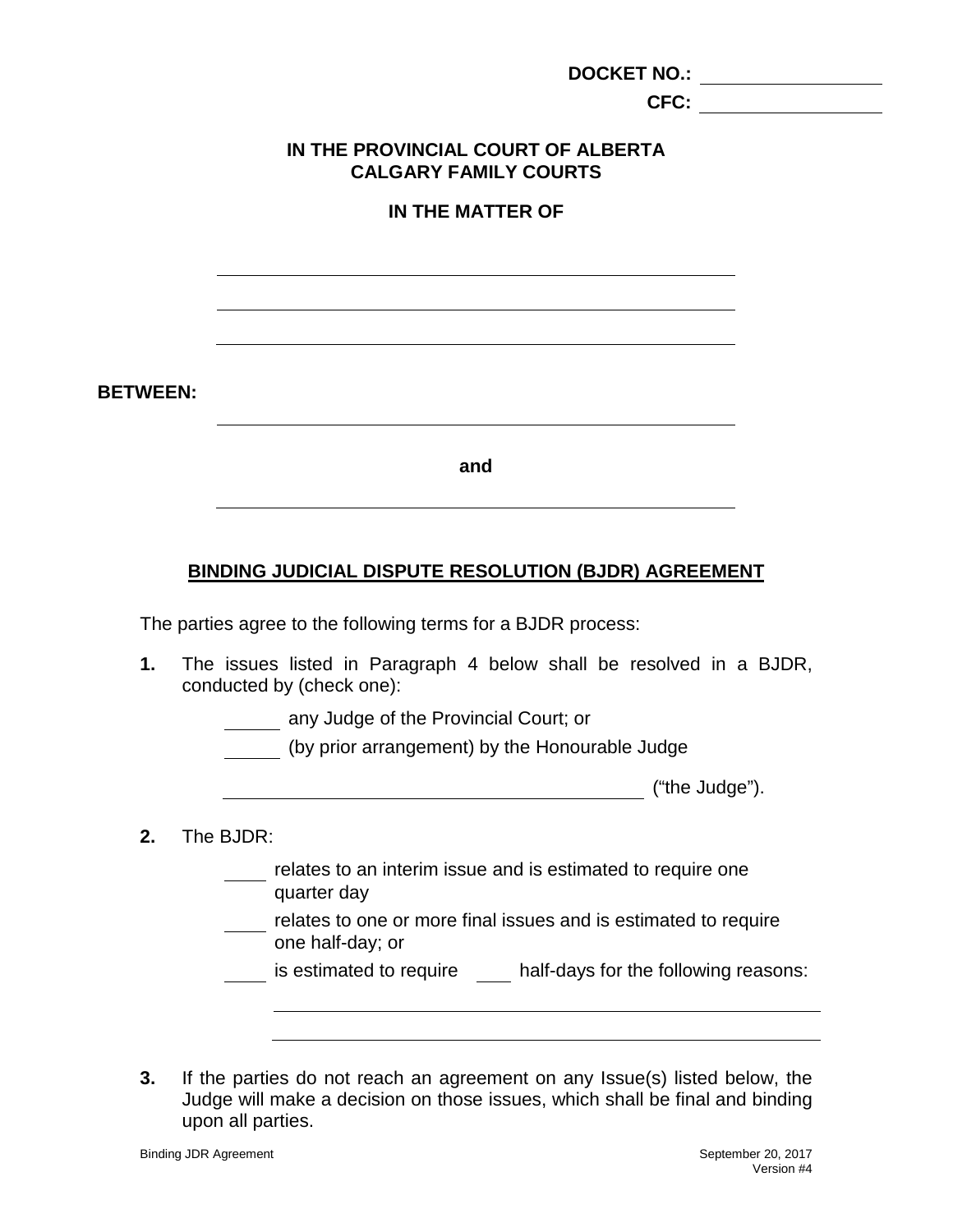- **4.** The issue(s) to be resolved in the BJDR is/are:
	- **a. b. c.**
	- **d.** Whether to award Costs to any party, including Costs of the BJDR.
- **5.** Formal rules of evidence will not be applied in the BJDR and, in particular, the Judge may consider hearsay evidence in rendering any Order. If either party chooses to rely upon expert evidence, the expert will attend at the BJDR in person and answer questions relating to that expert's evidence.
- **6.** There will be no record maintained of the discussions and submissions at the BJDR, unless the Judge directs otherwise.
- **7.** The BJDR is confidential except that the Judge may make any Child Protection referral the Judge feels is appropriate. Otherwise, all settlement discussions in the process are privileged (commonly referred to as "without prejudice) and cannot be used for any purpose except as expressly waived by both parties in writing.
- **8.** In the course of the BJDR, the parties may meet privately with or without the Judge. If the Judge meets privately with a party, anything said by that party will be confidential and will not be disclosed to the other party unless the confidentiality of the communication has been waived by the party making the disclosure.
- **9.** At the end of the BJDR, any settlement reached by the parties and any issues decided upon by the Judge will be incorporated in a binding Court Order, to be prepared as directed by the Judge. The Court Order will be entered into the Court record, shall be filed and enforceable, and shall have the same status as any Order of the Court. Any further documents required as a result of the Final Order shall be prepared and filed by the parties or as directed by the Judge.
- **10.** There is no appeal from any agreement reached or from the binding determination made by a Judge of any issue listed in paragraph 4 above.
- **11.** The Judge is non-compellable as a witness in any proceedings and is immune from legal actions.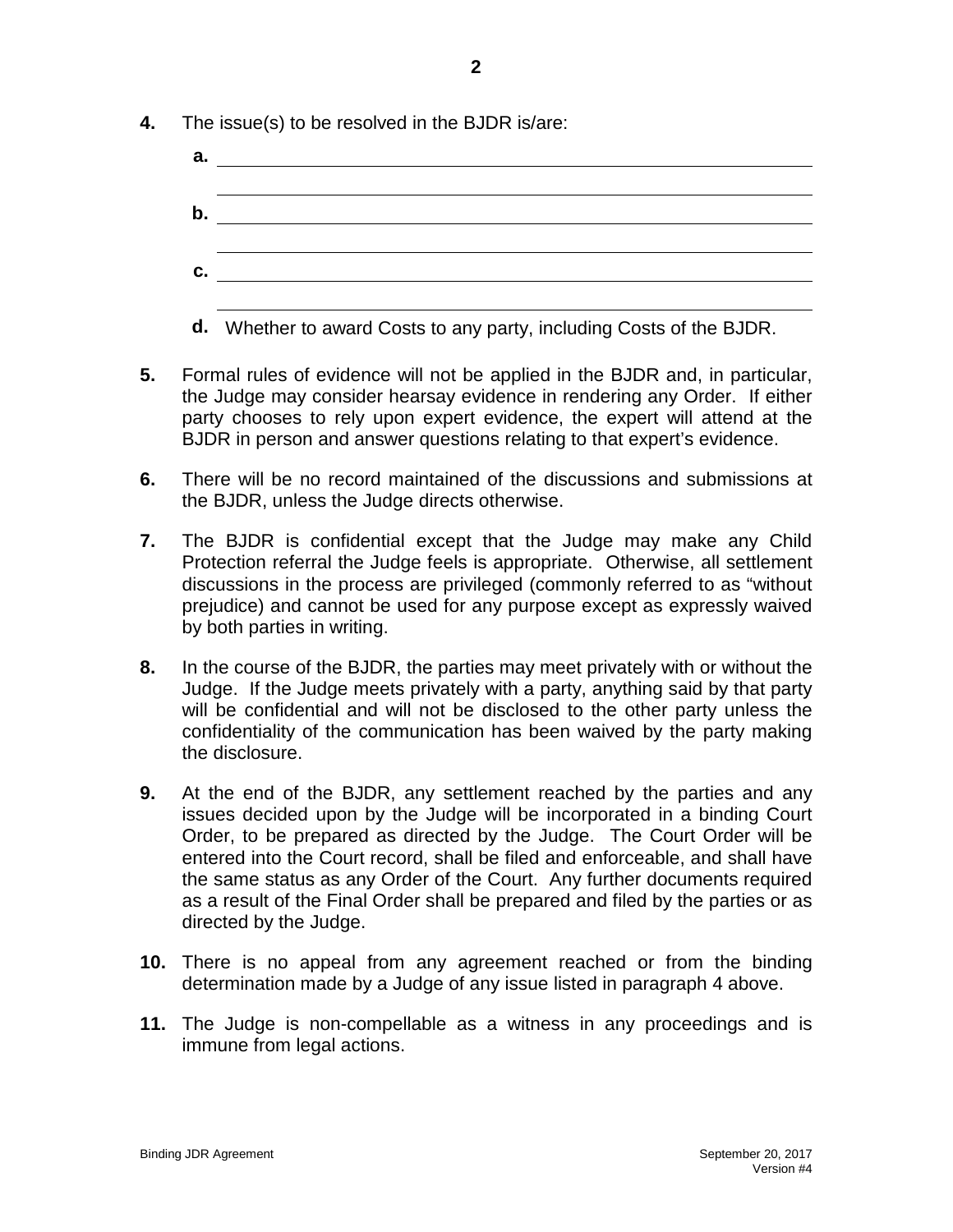- **12.** Once this BJDR Agreement is signed by both parties and presented to the Court, no party may withdraw from the Binding JDR process before its conclusion without leave of the Court. If a party withdraws from the process, the BJDR Judge shall be entitled to render a decision on any issue set out in paragraph 4 and award Costs for the shortened BDR process and any step leading up to it.
- **13.** The parties acknowledge that all Claims, Statements and Certificates have been filed, and that they are aware that the Court may award Costs against any unsuccessful party.
- **14.** The parties acknowledge that before signing this Agreement, any Self-Represented Party should obtain legal advice regarding the outstanding issues and the Binding JDR process.

| DATED at Calgary, Alberta this _______ day of ______ |                             |
|------------------------------------------------------|-----------------------------|
|                                                      |                             |
|                                                      |                             |
|                                                      |                             |
|                                                      |                             |
| Applicant(s)                                         | Respondent(s)               |
| If represented by a lawyer:                          | If represented by a lawyer: |
| (Lawyer's Signature)                                 | (Lawyer's Signature)        |
| (Lawyer's Printed Name)                              | (Lawyer's Printed Name)     |

[Attach Affidavit of Execution for any Self-Represented Party]